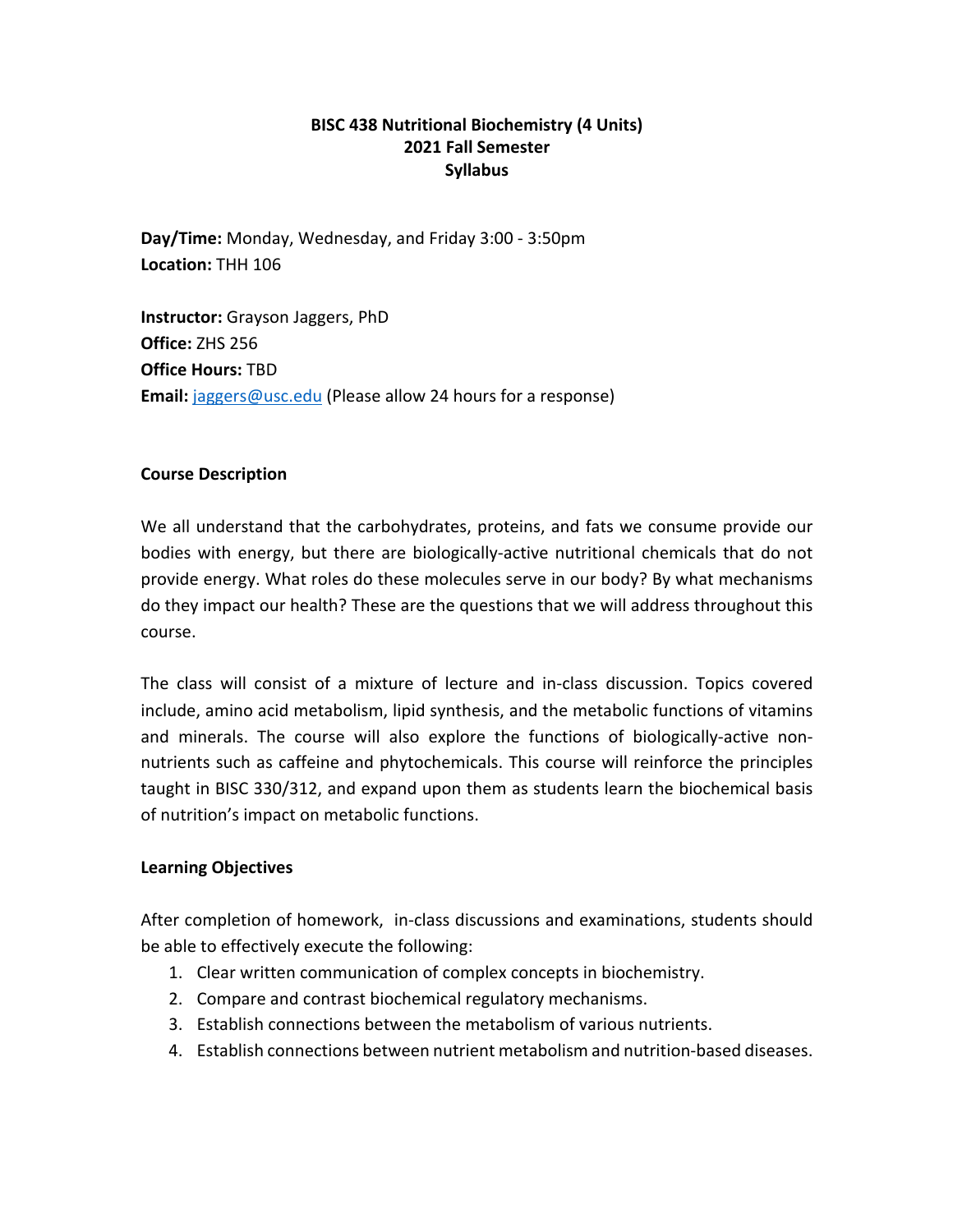## **Prerequisite:** BISC 330L (Biochemistry)

## **I. Textbook (Optional)**

Stipanuck, Martha H., Caudill, Marie A. Biochemical, Physiological, and Molecular Aspects of Human Nutrition (4th Edition, 2019).

#### **II. Description and Assessment of Assignments**

Exams are typically 30% multiple-choice, and 70% written response. They will be based upon concepts discussed in lecture and homework. Any information presented outside of lecture or homework assignments will not be tested upon, unless specifically stated.

Homework contains problems that require a written response. Homework that receives full credit will be turned in before the beginning of class, and contains well-reasoned and accurate responses to the questions. Late homework will not be accepted. Exceptions can be made for students under certain circumstances.

#### **III. Grading Breakdown**

The course grade will be based upon three lecture exams, homework, and quizzes Each exam will be worth 100 points, and 20% of the overall grade. Homework assignments will vary in length, and total 30% of the overall grade. There will be eight short homework assignments worth 5 points, and six longer assignments worth 10 points each. Some lecture meetings will be dedicated to covering the longer homework assignments (indicated on lecture schedule).

Midterm 1: 100 points Midterm 2: 100 points *Total: 400 points*

Final Exam: 100 points Homework: 100 points

*Typical Grade Breakdown:*

A range: 80-100% B range: 70-79% C range: 60-69%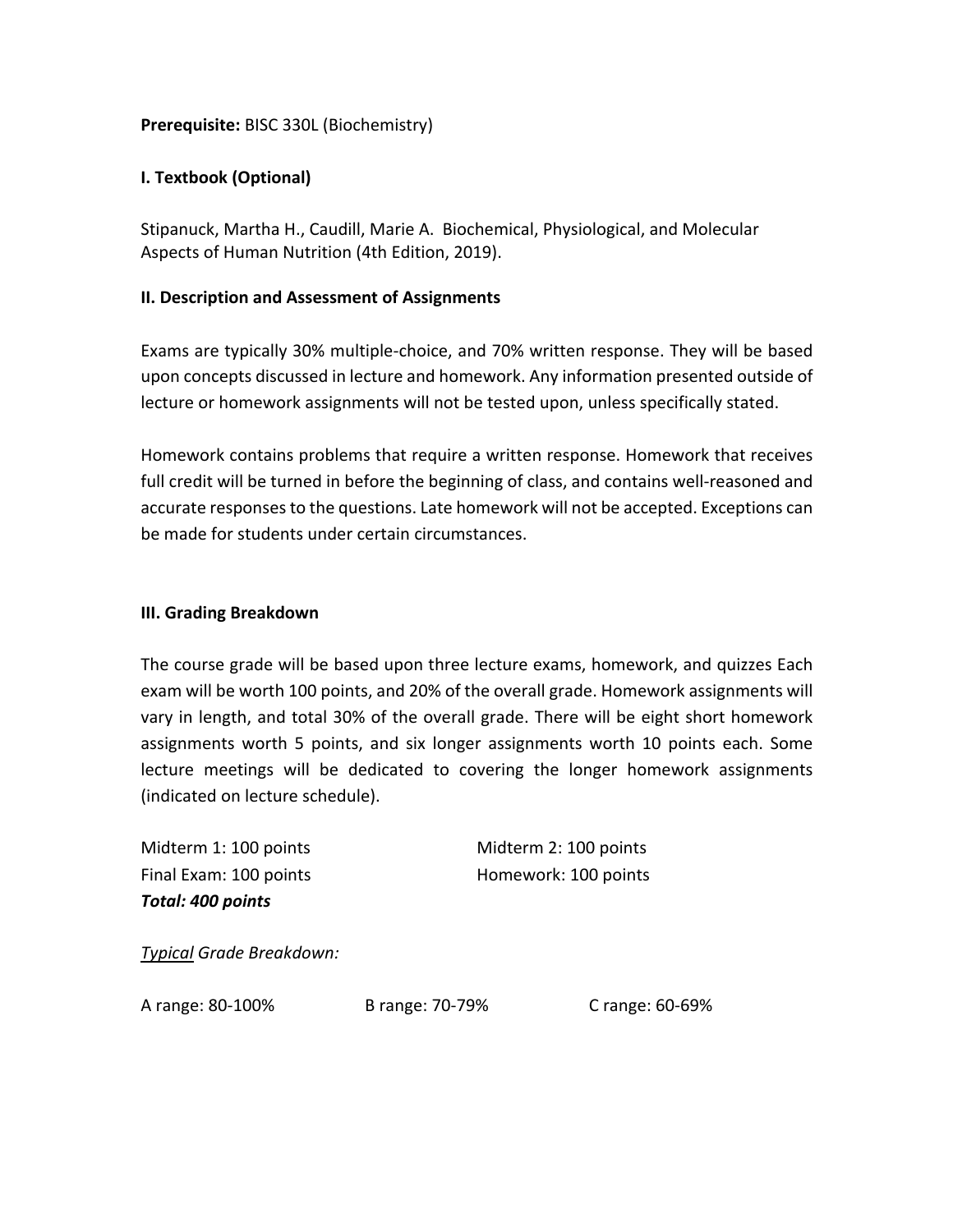*Attendance:* Exams must be taken during the scheduled class period. Attendance in lecture is not required, but is recommended, as we will be reviewing homework as well as going over lecture material.

| Week           | Date      | <b>Topic</b>                                                            |
|----------------|-----------|-------------------------------------------------------------------------|
| 1              | 23-Aug    | Intro to Nutritional Biochemistry, Review of Glycolysis and β-oxidation |
|                | 25-Aug    | Digestion and Absorption                                                |
|                | 27-Aug    | Digestion and Absorption of Carbohydrates and Protein                   |
| $\overline{2}$ | 30-Aug    | Lipid Digestion and Absorption                                          |
|                | 1-Sep     | Amino Acid Metabolism I                                                 |
|                | 3-Sep     | Amino Acid Metabolism II                                                |
| 3              | 6-Sep     | <b>Labor Day</b>                                                        |
|                | 8-Sep     | Lipid Metabolism                                                        |
|                | 10-Sep    | Cholesterol Synthesis and Metabolism                                    |
| 4              | 13-Sep    | <b>Fuel Regulation</b>                                                  |
|                | 15-Sep    | <b>Energy Balance</b>                                                   |
|                | 17-Sep    | <b>Homework Discussion</b>                                              |
| 5              | 20-Sep    | Midterm 1                                                               |
|                | 22-Sep    | Water-Soluble Vitamins - Niacin                                         |
|                | 24-Sep    | Water-Soluble Vitamins - Riboflavin & Thiamin                           |
| 6              | 27-Sep    | Water-Soluble Vitamins - Folate                                         |
|                | 29-Sep    | Water-Soluble Vitamins - Choline                                        |
|                | 1-Oct     | <b>Homework Discussion</b>                                              |
| 7              | 4-Oct     | Water-Soluble Vitamins - Vitamin C                                      |
|                | 6-Oct     | Fat-Soluble Vitamins - Vitamin E                                        |
|                | 8-Oct     | Fat-Soluble Vitamins - Vitamin K                                        |
| 8              | 11-Oct    | Fat-Soluble Vitamins - Vitamin A                                        |
|                | 13-Oct    | Fat-Soluble Vitamins - Vitamin D                                        |
|                | 15-Oct    | <b>Fall Recess</b>                                                      |
| 9              | 18-Oct    | Mineral Metabolism - Calcium                                            |
|                | 20-Oct    | <b>Homework Discussion</b>                                              |
|                | $22$ -Oct | Mineral Metabolism - Iron                                               |
| 10             | 25-Oct    | <b>Midterm 2</b>                                                        |
|                | $27-Oct$  | Mineral Metabolism - Iodine                                             |
|                | 29-Oct    | <b>Water Balance</b>                                                    |
| 11             | 1-Nov     | Alkaloids                                                               |
|                | 3-Nov     | Alkaloids                                                               |
|                | 5-Nov     | <b>Homework Discussion</b>                                              |
| 12             | 8-Nov     | Alcohol Metabolism                                                      |
|                | 10-Nov    | Alcohol Metabolism                                                      |
|                | 12-Nov    | Polyunsaturated Fatty Acids                                             |
| 13             | 15-Nov    | <b>Homework Discussion</b>                                              |
|                | 17-Nov    | Polyphenols                                                             |
|                | 19-Nov    | Polyphenols                                                             |
| 14             | 22-Nov    | Polyphenols                                                             |

# **IV. Tentative Lecture and Exam Schedule (Subject to change)**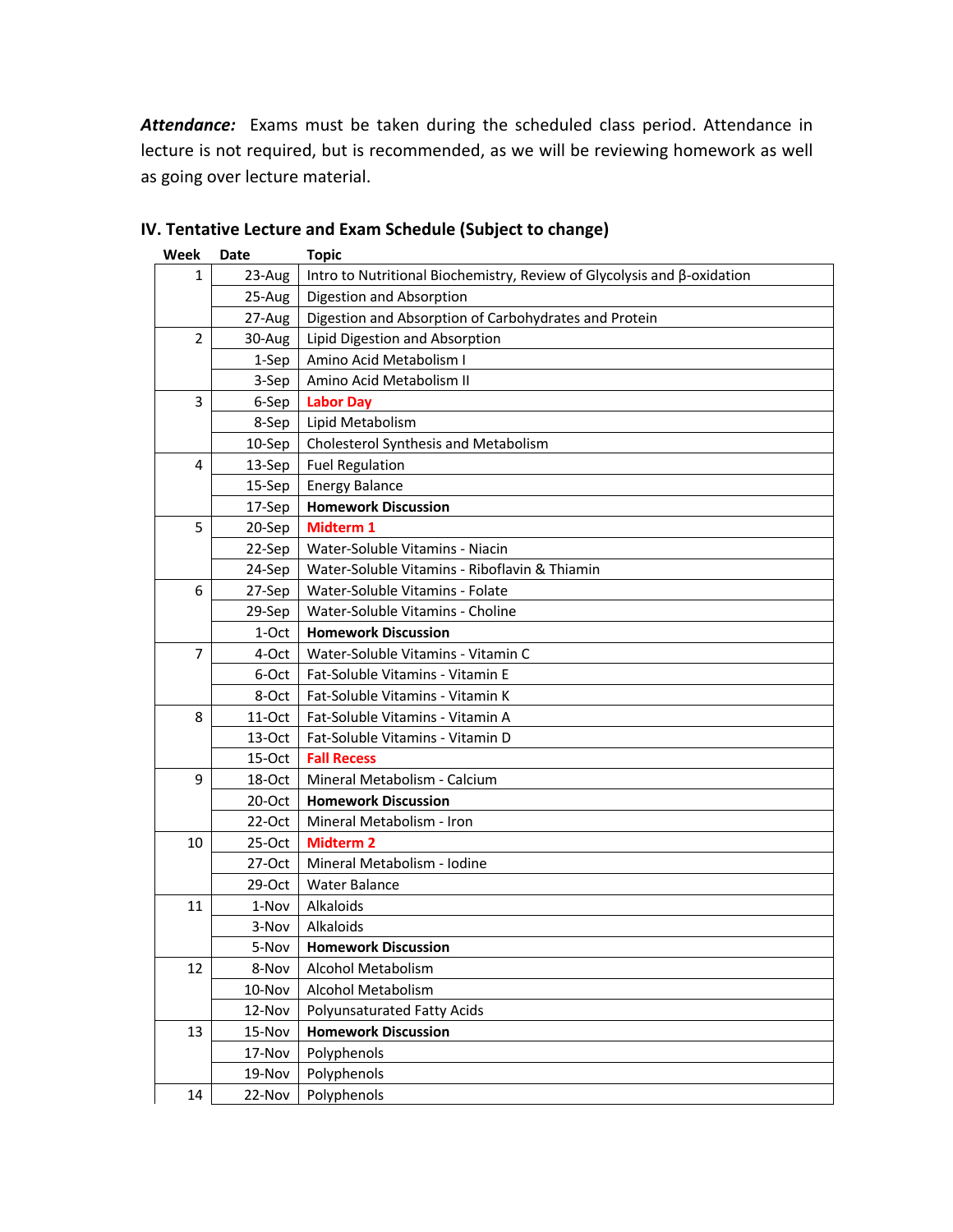|    |         | 24-Nov   Thanksgiving Break |
|----|---------|-----------------------------|
|    |         | 28-Nov   Thanksgiving Break |
| 15 | 29-Nov  | Phytosterols                |
|    | 1-Dec ' | Phytoestrogens              |
|    | 3-Dec   | <b>Homework Discussion</b>  |

## **Final Exam: Monday, December 13th, 2-4 PM**

### **VI. Statement on Academic Conduct and Support Systems**

## **Academic Conduct:**

Plagiarism – presenting someone else's ideas as your own, either verbatim or recast in your own words – is a serious academic offense with serious consequences. Please familiarize yourself with the discussion of plagiarism in *SCampus* in Part B, Section 11, "Behavior Violating University Standards" policy.usc.edu/scampus-part-b. Other forms of academic dishonesty are equally unacceptable. See additional information in *SCampus* and university policies on scientific misconduct, http://policy.usc.edu/scientific-misconduct.

## **Support Systems:**

*Student Counseling Services (SCS) – (213) 740-7711 – 24/7 on call* Free and confidential mental health treatment for students, including short-term psychotherapy, group counseling, stress fitness workshops, and crisis intervention. engemannshc.usc.edu/counseling

# *National Suicide Prevention Lifeline – 1 (800) 273-8255*

Provides free and confidential emotional support to people in suicidal crisis or emotional distress 24 hours a day, 7 days a week. www.suicidepreventionlifeline.org

# *Relationship and Sexual Violence Prevention Services (RSVP) – (213) 740-4900 – 24/7 on call*

Free and confidential therapy services, workshops, and training for situations related to gender-based harm. engemannshc.usc.edu/rsvp

# *Sexual Assault Resource Center*

For more information about how to get help or help a survivor, rights, reporting options, and additional resources, visit the website: sarc.usc.edu

# *Office of Equity and Diversity (OED)/Title IX Compliance – (213) 740-5086*

Works with faculty, staff, visitors, applicants, and students around issues of protected class. equity.usc.edu